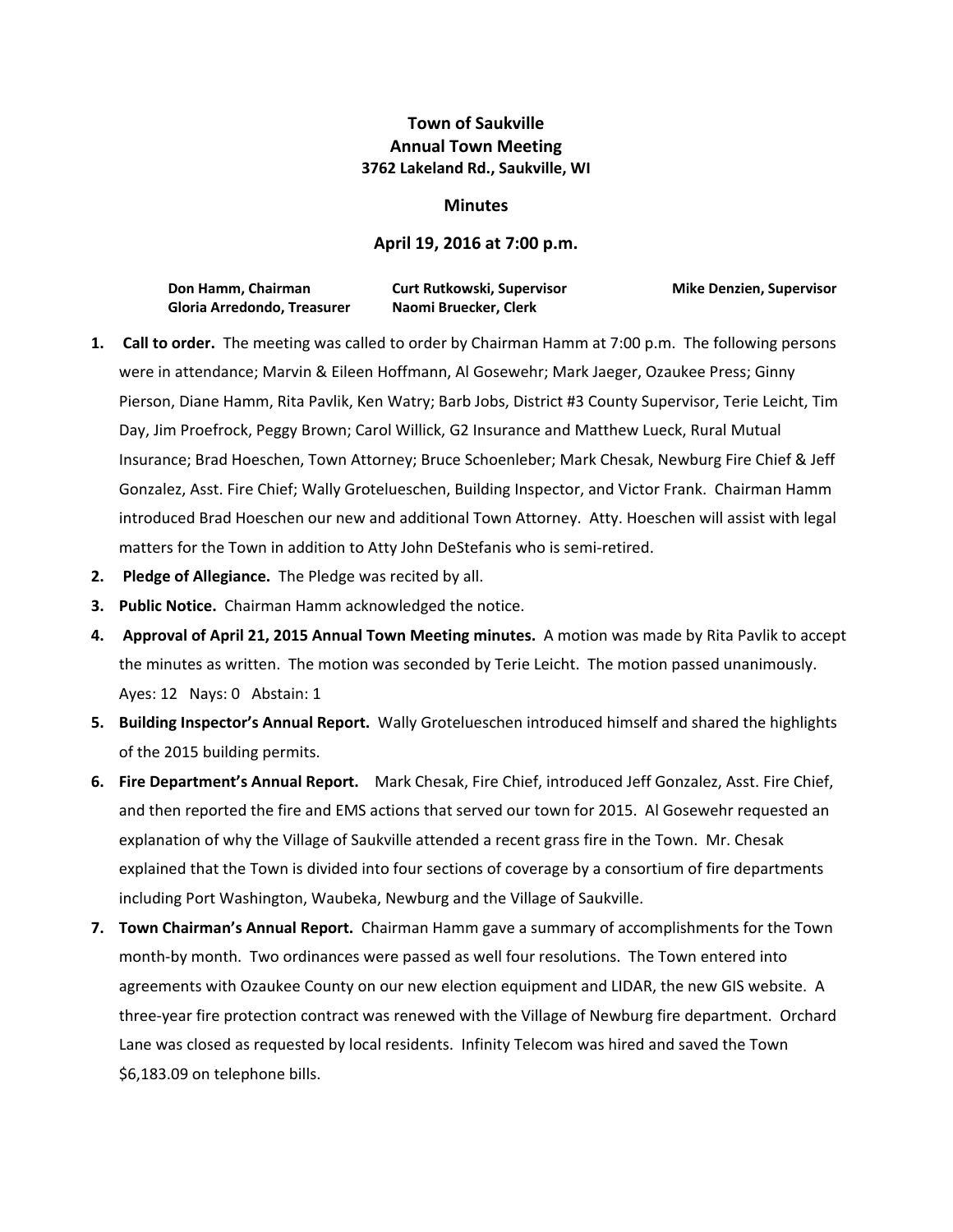**8. 2015 Financial Summary Report.** \$434,000 in taxes were collected in 2015 reported Chairman Hamm. Other sources of income including permits, licenses and fees brought the total income of the Town to \$605,698 .00. Expenses for 2015 were \$479,681, and the net income was \$126,017. Since there was no road construction last year, the Town Board plans to spend \$69,000.00 in 2016 to repair roads. A motion was made by Al Gosewehr to approve the Financial Summary Report. The motion was seconded by Rita Pavlik. The motion passed unanimously.

Ayes: 12 Nays: 0 Abstain: 1

**9. Entertain motions, discussion and issues raised by the electorate present.** Terie Leicht was the first resident to raise an issue. She inquired about the process for inspecting town roads. Supervisor Rutkowski explained the Annual Town Road tour assesses the 40 miles of town roads for the benefit of the Town Board to make decisions on road repairs as well as to report road conditions to the State. Ms. Leicht resumed her discussion in regards to Blueberry Road. She stated she has never seen the road look this bad in the many years she has lived here. It is a safety issue for children on bicycles, motorcyclists, car drivers and pedestrians. Ginny Pierson asked what would be involved to resurface Blueberry Road. Discussion followed explaining that Blueberry Road is a "floating road" which means it was built over a marshy area using logs to shape the initial road. Stumps and logs are preserved by the wetness and continually work their way to the surface through the asphalt. This creates an on‐going problem to keep the road repaired. Bruce Schoenleber expressed an opinion that since this road is unstable, it would be throwing money into a pit, and he was against patching the road. It is better to maintain good roads than spend a lot of money repairing one bad road over and over. Ms. Leicht asked if we can use cash reserves to invest in our roads. Another discussion followed relating to how to pay for road improvements. One mile of road can cost \$125,000.00 to repave. Marvin Hoffmann mentioned borrowing money to pay for roads is not the route for Saukville to take. We do not want to go into debt over road repairs. Peggy Brown suggested the Town pursue a well written referendum requesting funds for road repairs. Ken Watry made a motion to repair potholes on Blueberry Road between Meadowlark Road and E. Hawthorne Drive. The motion was seconded by Terie Leicht. The motion passed. Ayes: 8 Nays: 6 Abstain: 1

A second motion was made by Marvin Hoffmann for the Town Board to use their discretion while spending money on road repairs for the northern section of Blueberry Road (between Meadowlark Road and E. Hawthorne Drive). Al Gosewehr seconded the motion. The motion passed. Ayes: 13 Nays: 0 Abstain: 1

Victor Frank mentioned road repair expenses could be alleviated by Resolution 2015‐01 which requested compensation from Ozaukee County for loss of natural resources to our town due to quarry operations.